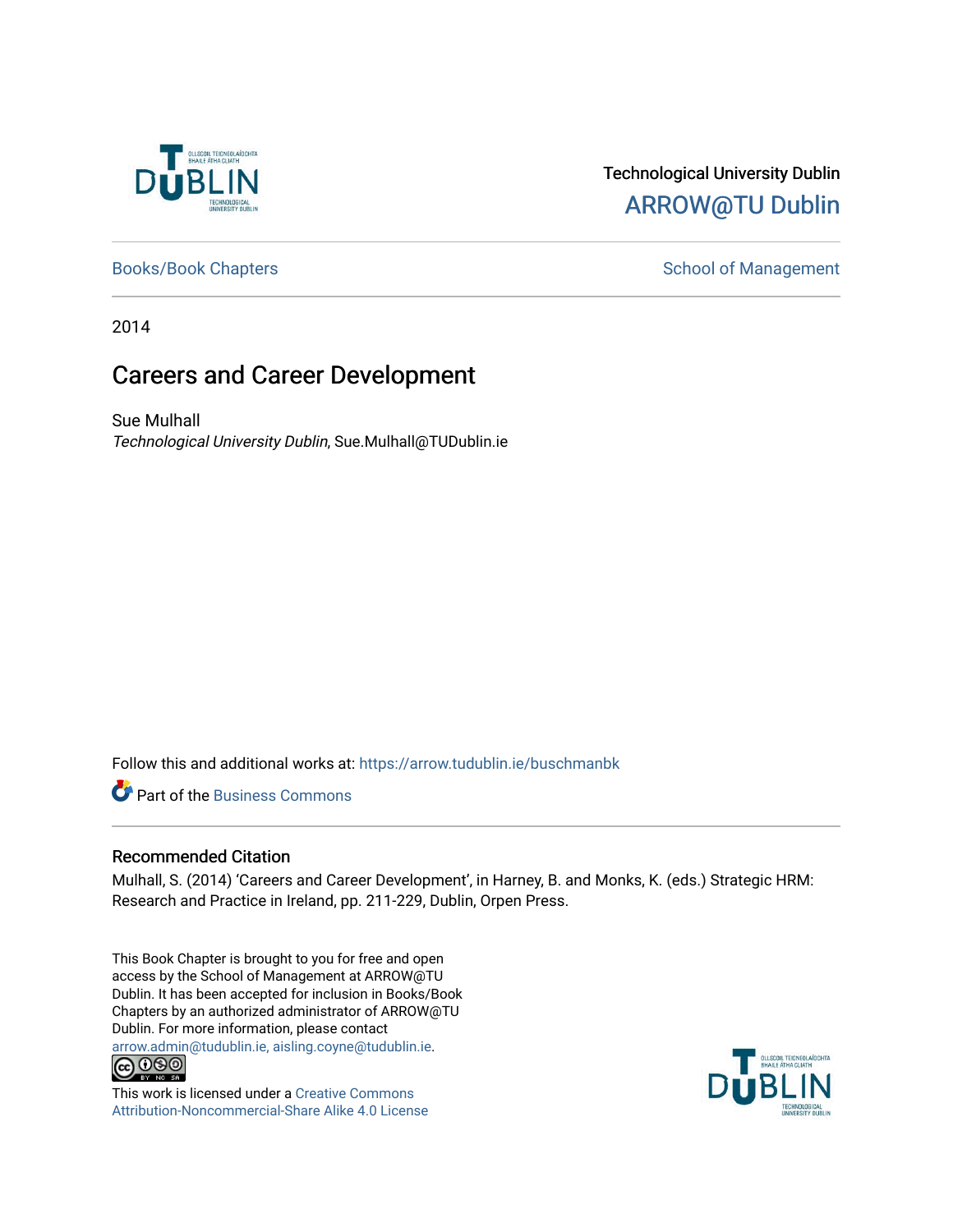**Section 4**

# **Challenges**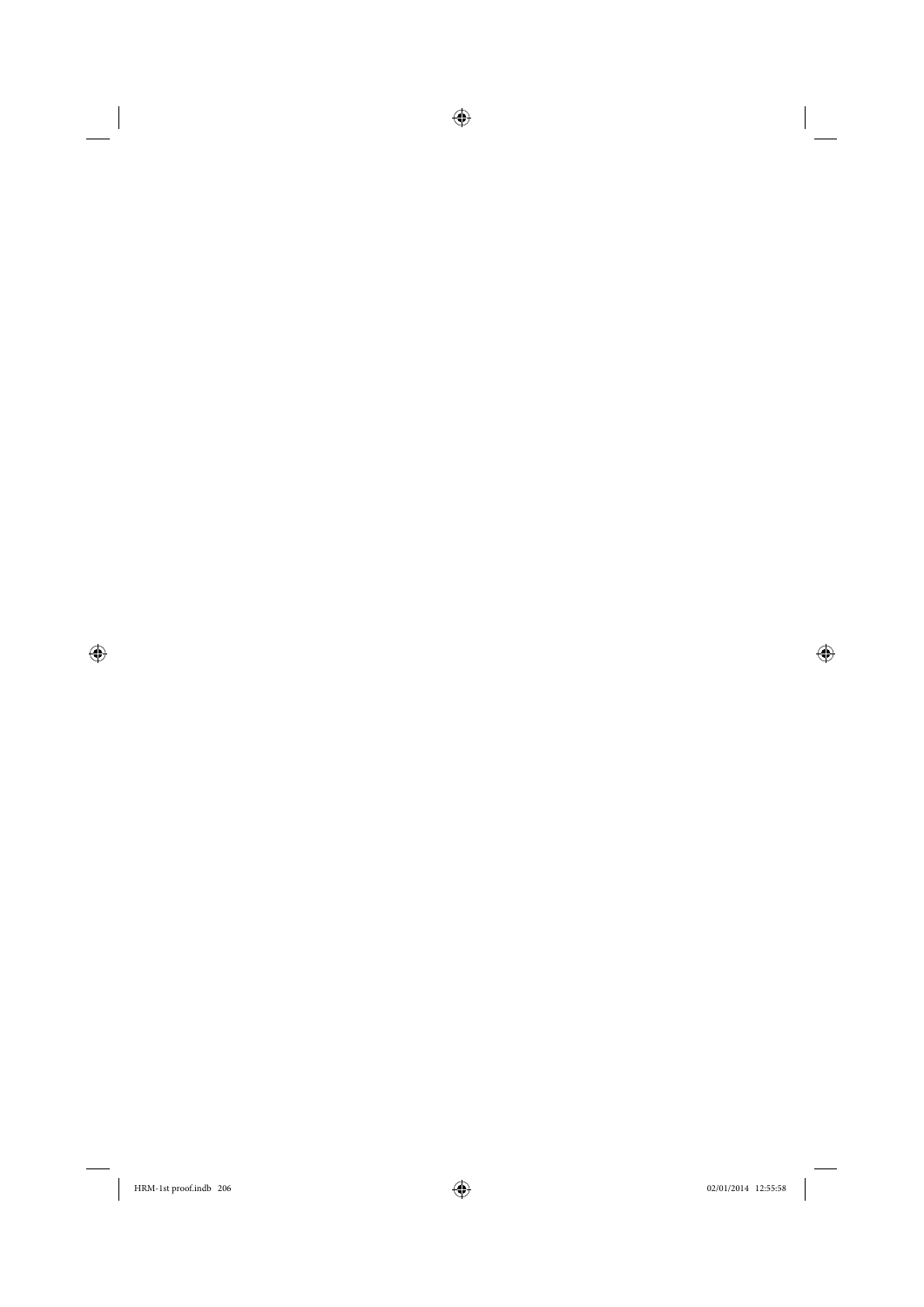# **CHAPTER 11**

## **Careers and Career Development**

### *Sue Mulhall*

#### **Introducti on**

This chapter examines the domain of careers and career development, an area that is particularly important in an Irish context given changing demographics and a government-level emphasis on developing human capital and a knowledge-based economy agenda that emphasises new career opportunities and career types. In examining these issues, this chapter first of all explores government policies that have brought the notion of career into sharper focus. Following on from this, the chapter reviews the varying, and sometimes contradictory, definitions and conceptualisations of careers. The chapter then examines organisational support and practice, outlining the empirical evidence, and concludes with key implications of the analysis for future research and practice.

#### **Policies and Positi ons**

Numerous reports emphasise that Ireland needs to build an innovative knowledge-based economy that provides sustainable employment opportunities (see, for example, Department of Education and Skills, 2011; Department of Enterprise, Trade and Employment, 2009). This agenda is set against the backdrop of the European Union's (EU) growth strategy, 'Europe 2020', which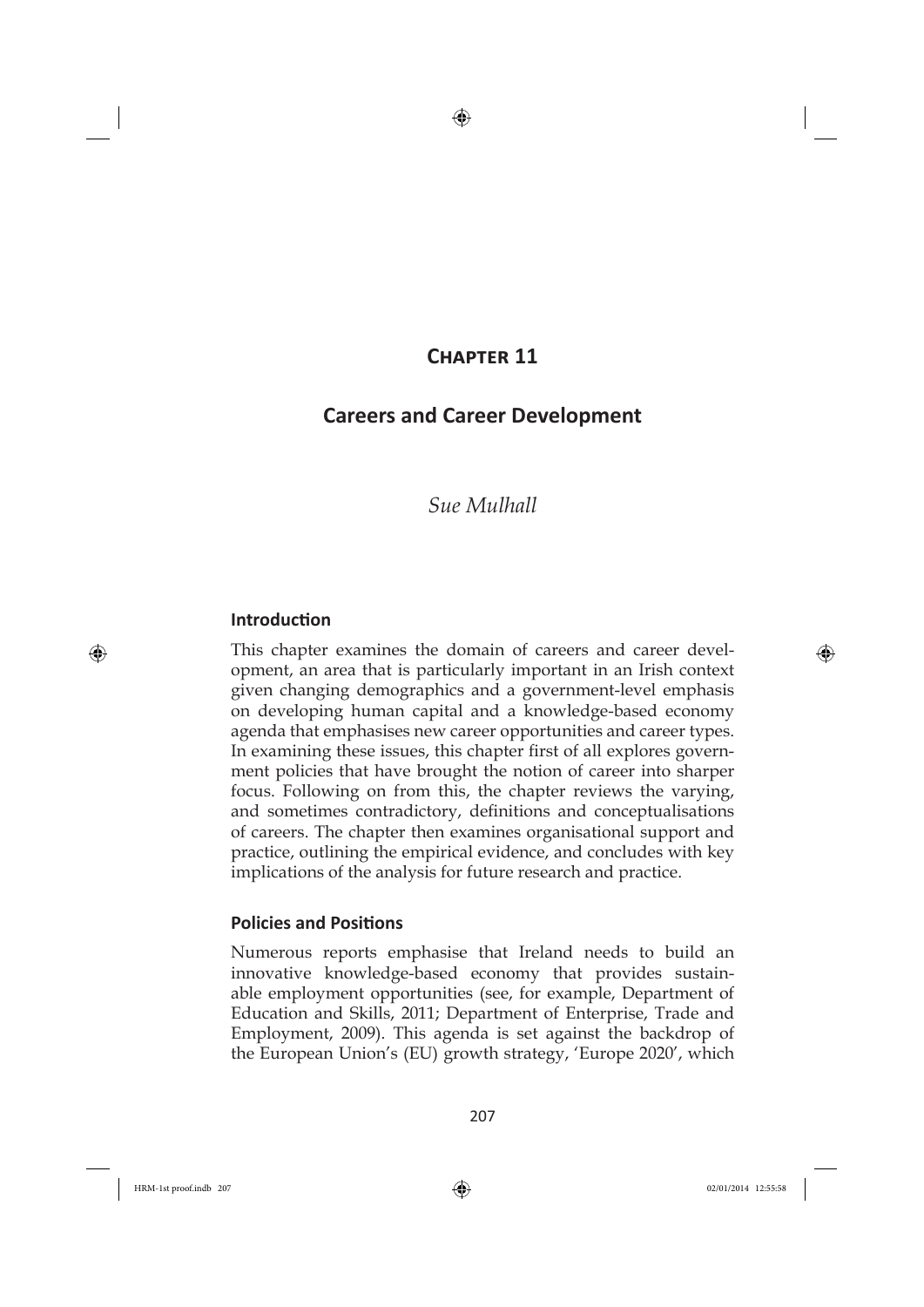anticipates smart, sustainable and inclusive economies delivering high levels of employment, productivity and social cohesion (European Commission, 2010). The intention of the EU's employment objective is to create conditions for modernising labour markets with a view to raising employment and productivity levels, whilst safeguarding exiting social models. This entails, *inter alia*, empowering people through the acquisition of additional proficiencies, thereby enabling the current and future workforce to adapt to changing conditions and potential career shifts. Initiatives have, therefore, been developed to ensure that European citizens are equipped to manage labour market changes more effectively, by affording opportunities to develop skills and gain access to information, advice and guidance, thus assisting people to make well-informed career choices (Cedefop, 2008). As a result, national and international employment policy reinforces the longheld contention of career scholars that those seeking employment opportunities require lifelong learning and development to acquire a portfolio of competence and competencies to manage their careers in fluid, fast-paced settings (Arnold and Cohen, 2008; Arthur et al., 1999; Arthur and Rousseau, 1996; Briscoe and Hall, 2006; Hall, 1976, 1996; King, 2004).

#### **The Nature of Career Management**

Individuals do not, however, undertake their careers in a vacuum, as decisions about future trajectories need to be considered within the context of the broader world (Herr, 2008; King, 2004). Facilitating this decision-making is the process of career management that has been defined as an 'ongoing problem-solving process in which information is gathered, awareness of oneself and the environment is increased, career goals are set, strategies are developed to attain those goals, and feedback is obtained' (Greenhaus et al., 2009: 18). Career management, therefore, involves 'the analysis, planning and action that can be taken by an individual at any stage of their career – and ideally throughout it – to actively increase the chance of doing well' (Forsyth, 2002: 3). In essence, success has to be proactively sought and job seekers need to have a clear idea of what they mean by success and how to achieve it. Whilst striving for this career success people face a number of developmental tasks and challenges. If individuals understand these activities, they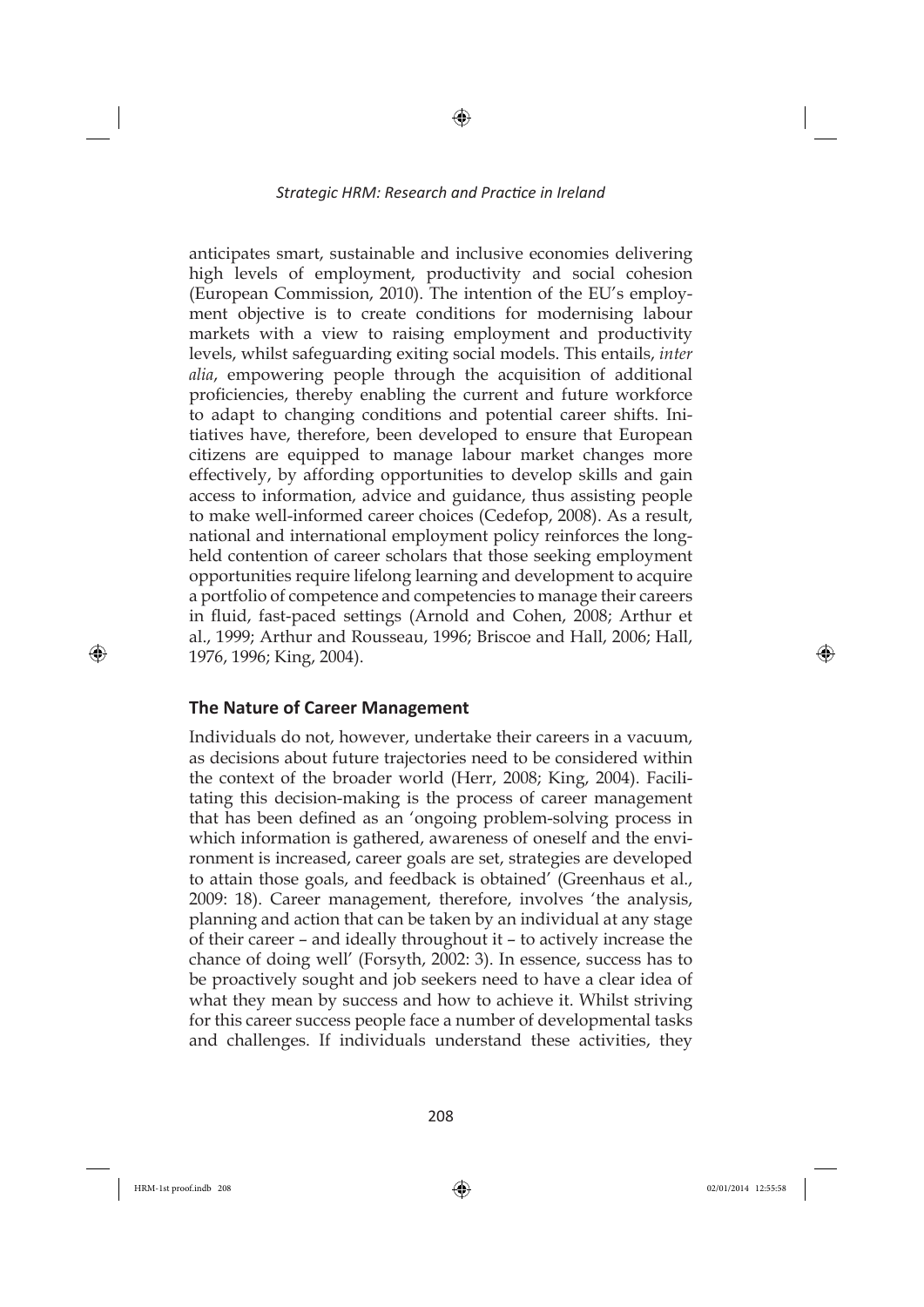can formulate strategies that are most appropriate to a particular period in their careers. To support this, organisations attuned to the unfolding pattern of a career over an employee's employment lifespan can design developmental programmes suitable for the different stages of an individual's career (Greenhaus et al., 2009). This emphasises the interplay between career management and career development, a theme discussed later in the chapter. It also highlights that understanding and conceptualising careers is a critical task bridging the levels of national policy, organisation practice and individual expectations.

Preparation for and engagement in career management and the career development process necessitates an understanding of the contemporary career and its diverse depictions over time. Examining the historical meanings ascribed to the definition of 'career' unearths the shifting sands of emphasis over the past century. Table 11.1 outlines the evolutionary journey of the career concept characterised as four distinct stages:

- Stage 1 The roots of career development derived from Parsons' (1909) three-step formula for choosing a career that involved the matching of personal requirements with the external environment.
- Stage 2 The Chicago School of Sociologists, epitomised by Hughes (1937, 1958), took an expansive life perspective approach, underscoring the relationship between professional and personal biographies.
- Stage 3 At this stage, the concept of career returned to a more restricted occupational and organisational orientation, situating career within the context of stable, employment structures (e.g. Super, 1957, 1980; Wilensky, 1961), typified by linear, upward progression across a limited number of firms with a focus on extrinsic rewards and organisational career management.
- Stage 4 This reflects a movement to a more contemporary understanding of career, exemplified by broader, experienced-focused, post-organisational descriptions, attempting to replicate how individuals enact their career in a changing world (e.g. Arthur et al., 1989; Arthur and Rousseau, 1996; Sullivan and Baruch, 2009).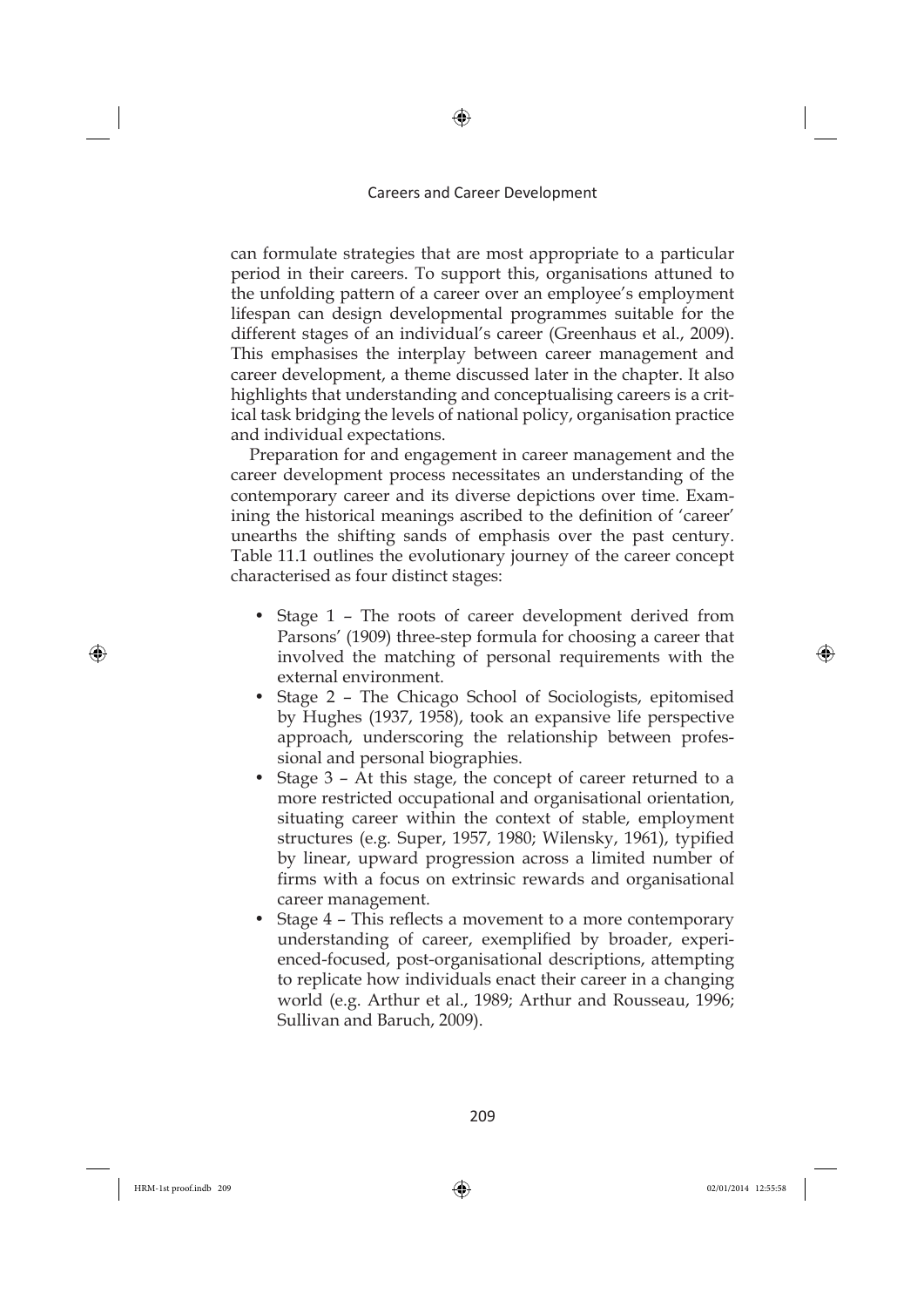#### **Table 11.1: Key Contributors to the Career Concept, in Chronological Order**

| <b>Stage</b> | Author(s)       | <b>Definition of Career</b>                                                                                                                                                                                                                                                                                                                                                                                                                                                                                                                                                                                                                                                                                                                                                                                                 |
|--------------|-----------------|-----------------------------------------------------------------------------------------------------------------------------------------------------------------------------------------------------------------------------------------------------------------------------------------------------------------------------------------------------------------------------------------------------------------------------------------------------------------------------------------------------------------------------------------------------------------------------------------------------------------------------------------------------------------------------------------------------------------------------------------------------------------------------------------------------------------------------|
| 1            | Parsons (1909)  | 'In the wise choice of a vocation, there are three<br>broad factors: (1) a clear understanding of your-<br>self, your aptitudes, abilities, interests, ambitions,<br>resources, limitations, and their causes; (2) a<br>knowledge of the requirements, conditions of<br>success, advantages and disadvantages, compensa-<br>tion, opportunities and prospects in different lines<br>of work; (3) true reasoning on the relations of these<br>two groups of facts.' (p. 5)                                                                                                                                                                                                                                                                                                                                                   |
| 2            | Hughes (1937)   | 'In a highly and rigidly structured society, a career<br>consists, objectively, of a series of status and clearly<br>defined offices. In a freer one, the individual has<br>more latitude for creating his own position or<br>choosing from a number of existing ones.' (p. 409)<br>'Subjectively, a career is the moving perspective in<br>which the person sees his life as a whole and inter-<br>prets the meaning of his various attributes, actions,<br>and the things which happen to him.  The career is<br>by no means exhausted in a series of business and<br>professional achievements. There are other points<br>at which one's life touches the social order, other<br>lines of social accomplishment.' (p. 410)  'It is pos-<br>sible to have a career in an avocation as well as in a<br>vocation.' (p. 411) |
|              | Hughes (1958)   | 'Subjectively, a career is the moving perspective in<br>which persons orient themselves with reference to<br>the social order, and of the typical sequences and<br>concatenations of office.' (p. 67)                                                                                                                                                                                                                                                                                                                                                                                                                                                                                                                                                                                                                       |
| 3            | Wilensky (1961) | 'A career is a succession of related jobs, arranged in a<br>hierarchy of prestige, through which persons move<br>in an ordered (more-or-less predictable) sequence.'<br>(p. 523)                                                                                                                                                                                                                                                                                                                                                                                                                                                                                                                                                                                                                                            |
|              | Super (1980)    | 'A career is a sequence of positions held during the<br>course of a lifetime, some of them simultane-<br>ously (Super, 1957); an occupational career is the<br>sequence or combination of occupational positions<br>held during the course of a lifetime.' (p. 286)                                                                                                                                                                                                                                                                                                                                                                                                                                                                                                                                                         |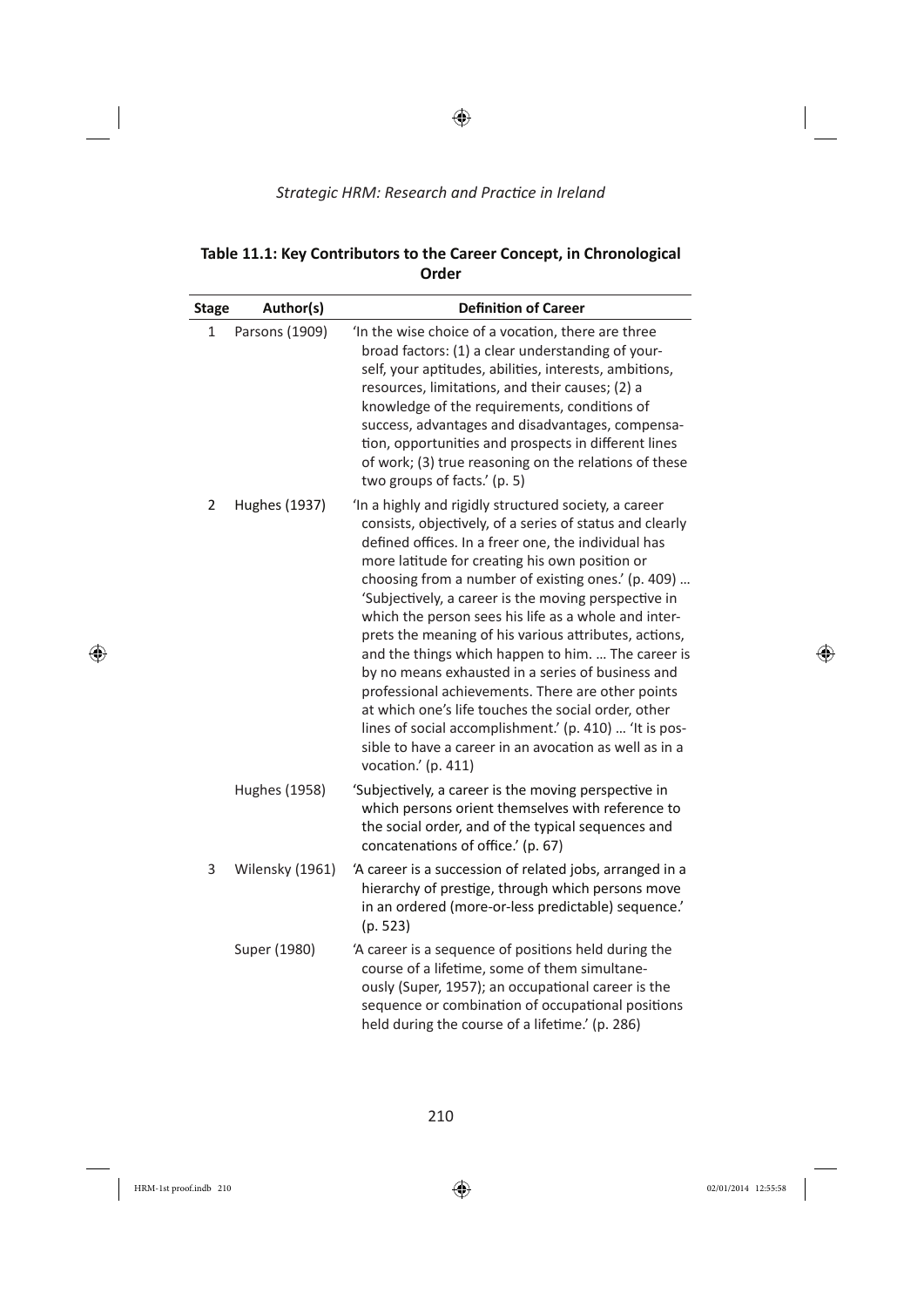| <b>Stage</b> | Author(s)                       | <b>Definition of Career</b>                                                                                                                                                                                                                                                                                                                                                                                                                                                                                                                                                                                                                                                                                                                                                                                        |
|--------------|---------------------------------|--------------------------------------------------------------------------------------------------------------------------------------------------------------------------------------------------------------------------------------------------------------------------------------------------------------------------------------------------------------------------------------------------------------------------------------------------------------------------------------------------------------------------------------------------------------------------------------------------------------------------------------------------------------------------------------------------------------------------------------------------------------------------------------------------------------------|
| 4            | Arthur et al.<br>(1989)         | 'Our adopted definition of career is the evolving<br>sequence of a person's work experiences over time.<br>A central theme in this definition is that of work and<br>all that work can mean for the ways in which we see<br>and experience other people, organizations, and<br>society. However, equally central to this definition is<br>the theme of time, along which the career provides<br>a "moving perspective" (Hughes, 1958: 67) on the<br>unfolding interaction between a person and society.<br>The notion of a career also links matters internal<br>to the individual with matters external, such as<br>those concerning official position.  The study of<br>careers is the study of both individual and organiza-<br>tional change  as well as of societal change.' (p. 8)<br>[emphasis in original] |
|              | Arthur and Rous-<br>seau (1996) | 'CAREER Old meaning: a course of professional<br>advancement; usage is restricted to occupational<br>groups with formal hierarchical progression, such<br>as managers and professionals. New meaning: the<br>unfolding sequence of any person's work experi-<br>ences over time.' (p. 372) [emphasis in original]                                                                                                                                                                                                                                                                                                                                                                                                                                                                                                  |
|              | Sullivan and<br>Baruch (2009)   | 'We define a career as an individual's work-related<br>and other relevant experiences, both inside and<br>outside of organizations that form a unique pattern<br>over the individual's lifespan. This definition rec-<br>ognizes both physical movement  as well as the<br>interpretation of the individual, including his/her<br>perceptions of career events  career alternatives<br>and outcomes. Moreover, careers do not occur<br>in a vacuum. An individual's career is influenced by<br>many contextual factors  as well as by personal<br>factors.' (p. 43) [emphasis in original]                                                                                                                                                                                                                         |

A consensus seems to have emerged, emanating from work by authors such as Arthur et al. (1989) and Arthur and Rousseau (1996), that a career constitutes the unfolding sequence of a person's work experiences over time (Arnold and Cohen, 2008; Arthur et al., 2005; Dries et al., 2008). The definitions offered in Table 11.1 illustrate that a career can be described in two different ways – objectively and subjectively (Arthur et al., 2005). There are objective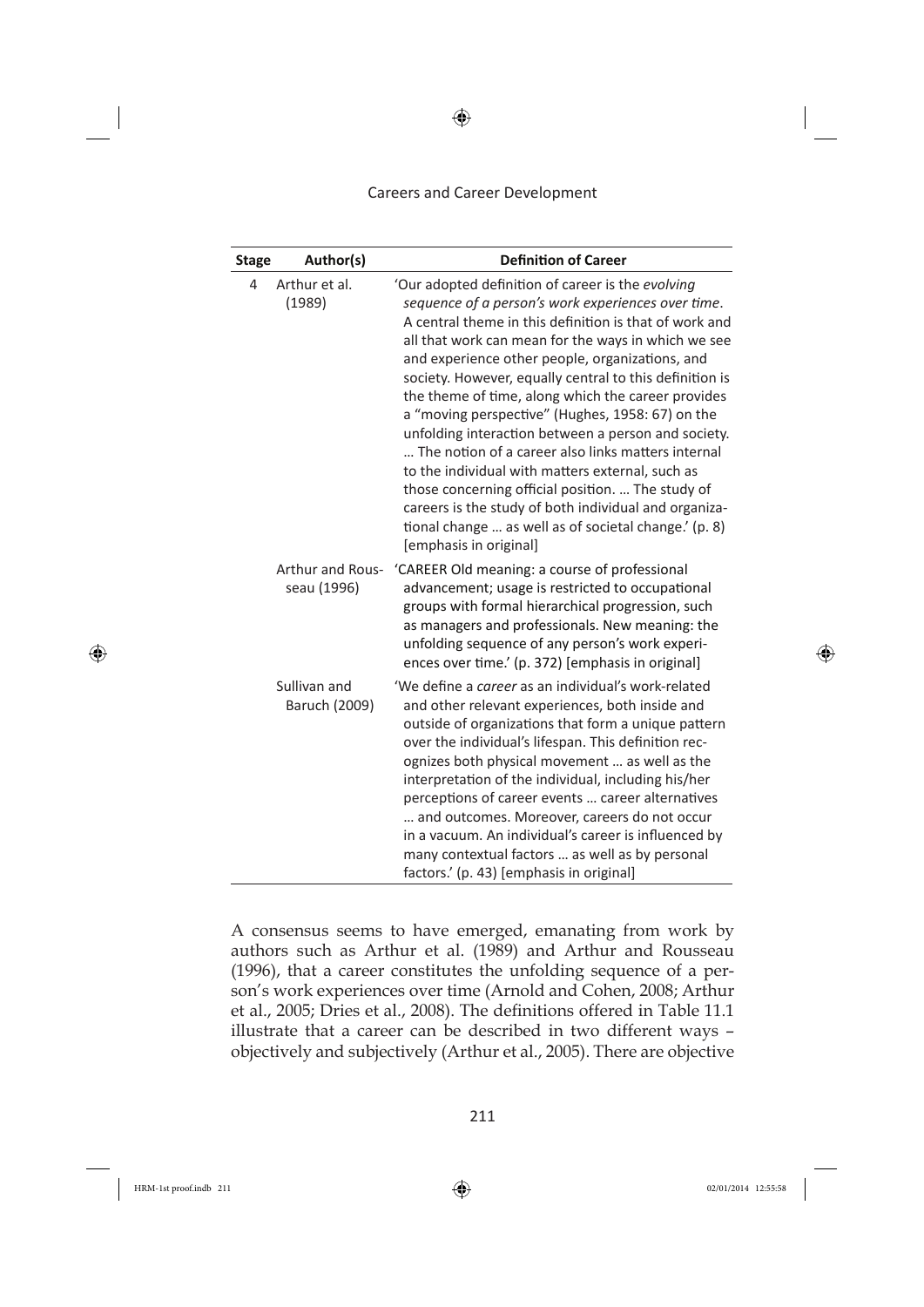careers, emulating the more or less publicly observable positions, situations and statuses that serve as benchmarks for gauging an individual's movement through society, comprising predictable stages and an ordered sequence of development (Dries et al., 2008). Associated criteria for assessing careers on this basis might include level of remuneration and promotion history coupled with position in the organisational hierarchy. Yet careers can also be understood on a more subjective basis, reflecting the individual's own sense of his/her career, defined by the personal interpretations and values that identity bestows on a person (Dries et al., 2008). Relevant here are dimensions such as job satisfaction, contentment with career opportunities and feeling self-confident at work. This exposes the inherent two-sidedness of the career concept (Arthur et al., 2005). Notably, the objective and the subjective aspects of careers are persistently dependent, and this interdependence occurs over time (Hughes, 1937, 1958). Such an appreciation provides a basis to better comprehend and evaluate contemporary conceptualisations of careers.

#### **Contemporary Conceptualisati ons**

In tandem with the changing definitions of career, new concepts have emerged, devised to reflect an altered environment, with increased globalisation, rapid technological advancements, growing workforce diversity and the expanding use of outsourcing and part-time and temporary employees (Arthur et al., 1999; Sullivan and Baruch, 2009). These changes have transformed traditional organisational structures, employer–employee relationships and the work context, creating divergence in how individuals enact their careers (Briscoe and Hall, 2006; Forsyth, 2002; Herr, 2008; Humphreys, 2013; Mulhall, 2011; Sullivan and Baruch, 2009). The demise of the traditional bureaucratic career, which entails employees progressing in an upward hierarchical manner within a small number of organisational structures, has been regularly noted (see, for example, Arthur et al., 1999; Hall, 2002; Sullivan and Arthur, 2006). This perspective is being replaced by more embracing notions of career, based on the accumulation of skills and knowledge and the integration of one's professional and personal life, with employees holding diverse roles in an array of settings.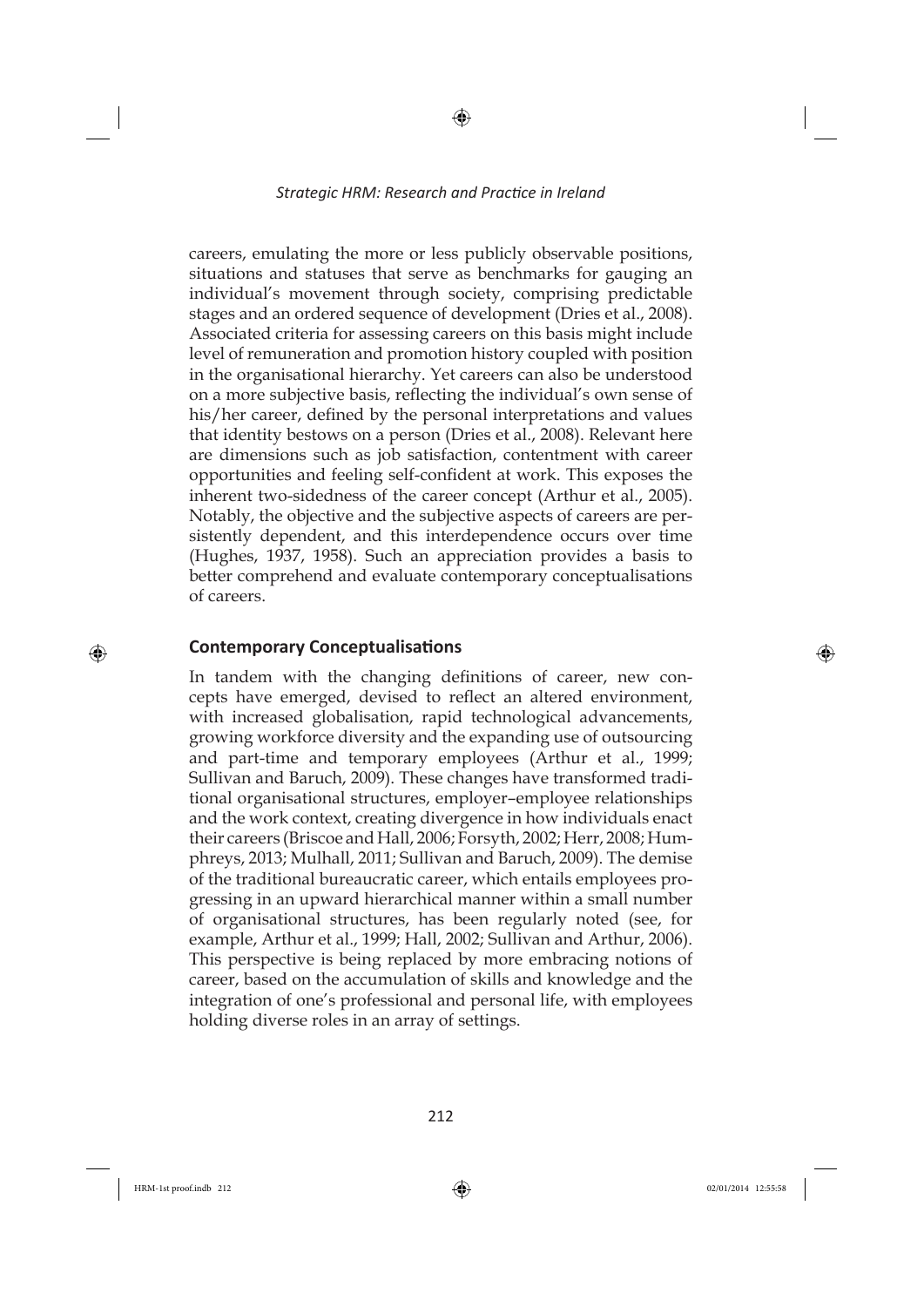Various career concepts and metaphors have been formulated to capture this metamorphosis, including such notions as the protean career (Briscoe and Hall, 2006; Hall, 1976, 1996), the boundaryless career (Arthur and Rousseau, 1996; DeFillippi and Arthur, 1994; Sullivan and Arthur, 2006), career profiles (Briscoe and Hall, 2006), hybrid careers (Granrose and Baccili, 2006), the post-corporate career (Peiperl and Baruch, 1997) and the kaleidoscope career model (Mainiero and Sullivan, 2005, 2006; Sullivan et al., 2009).

The protean and boundaryless concepts were developed to explain the variety of career patterns exhibited in today's dynamic work situations (Sullivan and Baruch, 2009). Based on the metaphor of the Greek god Proteus, who could adapt his shape at will, the protean careerist can rearrange and repackage his/her knowledge, skills and abilities to meet both the demands of a changing workplace and his/her need for self-fulfilment (Hall, 1976, 1996). The individual, not the organisation, is in control of his/her career management and development, requiring a high level of selfawareness and personal responsibility to succeed. Briscoe and Hall  $(2006)$  revised the concept by defining two dimensions (valuesdriven and self-directed career management attitudes) of the protean orientation. The boundaryless career describes a sequence of job opportunities that go beyond the scope of a single employer, so individuals are independent of, rather than dependent on, traditional organisational career arrangements (Arthur and Rousseau, 1996; DeFillippi and Arthur, 1994). In 2006, Sullivan and Arthur modified the concept by detailing varying levels of physical and psychological career mobility between successive employment situations. The reconceptualised boundaryless career is seen to be constituted of physical movements across employment types and employers, coupled with psychological progression in terms of enhanced self-awareness and fulfilment. This offers a richer conceptualisation captured by the degree of boundarylessness displayed by the career actor (Sullivan and Arthur, 2006).

More recent conceptualisations, including career profiles and hybrid careers, have been referred to as 'integrative frameworks' (Sullivan and Baruch, 2009), as they represent attempts to merge various ideas from the protean and boundaryless metaphors. Career profiles combine the two components of the boundaryless career (physical and psychological mobility), plus the two factors of the protean career (values-driven and self-directed career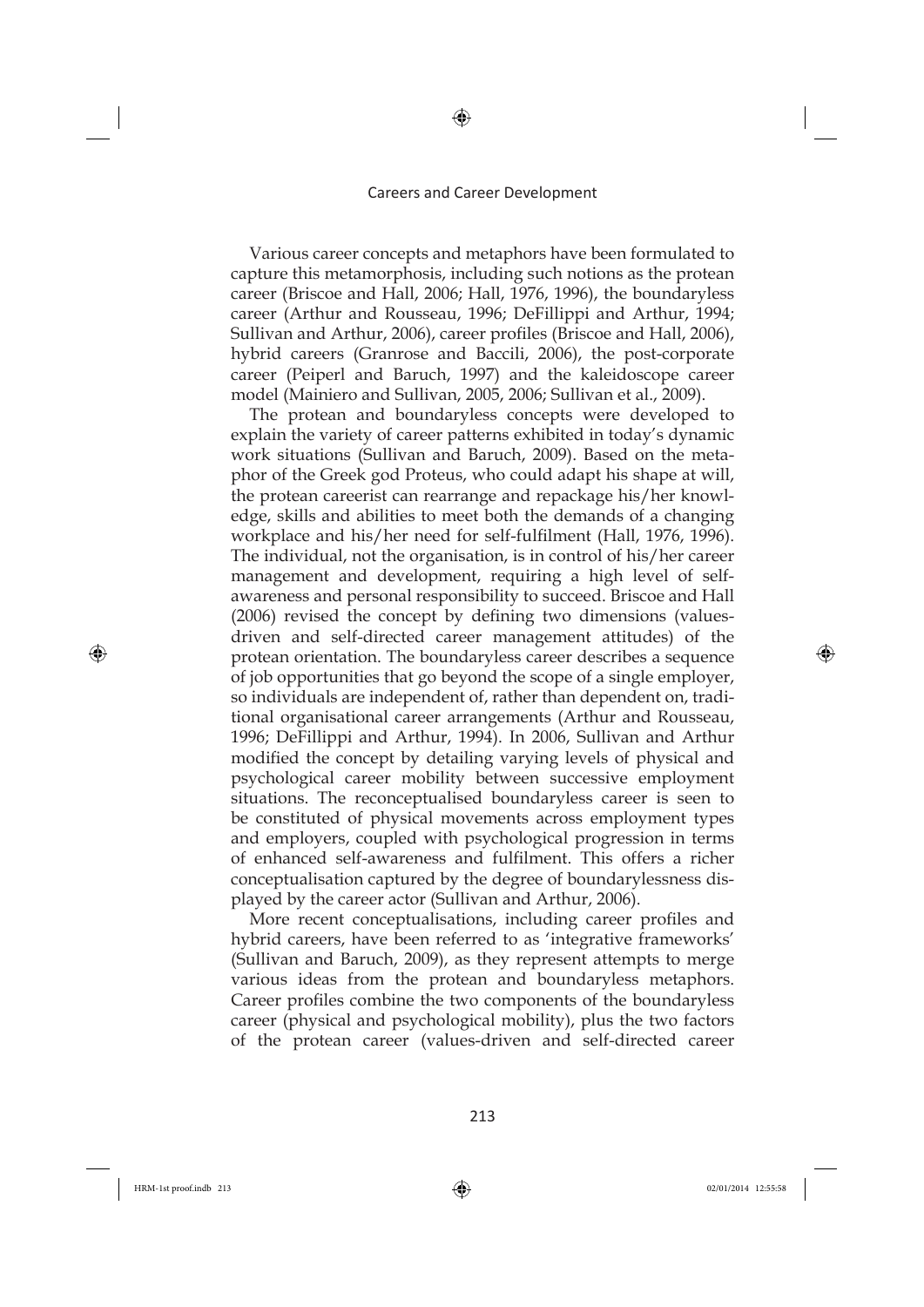management attitudes), yielding sixteen potential career categories (Briscoe and Hall, 2006). The hybrid career emerged from the interpretations of research findings containing aspects of the traditional career, in addition to the protean and boundaryless career concepts (e.g. Granrose and Baccili, 2006).

The post-corporate career comprises careers occurring outside of large organisations whereby individuals enact a multitude of alternative options, including employment with smaller, more agile firms, self-employment, and/or working in compact project teams (Peiperl and Baruch, 1997). According to this perspective, people voluntarily or involuntarily leave large companies because they are unable or unwilling to pursue corporate careers due to the uncertainty that is inherent in them. Post-corporate careerists have, therefore, a permanent career, rather than a permanent job. Using the metaphor of a kaleidoscope, the kaleidoscope career model explains how individuals focus on three career parameters when making decisions, thereby reflecting the continually changing pattern of their careers (Mainiero and Sullivan, 2005, 2006; Sullivan et al., 2009). These parameters are authenticity, defined as being true to oneself; balance, described as the equilibrium between work and non-work demands; and challenge, characterised as stimulating work and career advancement. This representation purports to offer conceptualisations that are not an extension of either the protean or boundaryless concepts, but instead provide an alternative lens through which careers can be examined (Sullivan and Baruch, 2009).

In summary, an examination of the theoretical underpinnings of the discipline indicates that career experiences are more diverse than previously conceived, requiring individuals and organisations to respond proactively, rather than reactively, to this evolving environment. This theme is further explored in the next two sections of the chapter.

#### **Organisati onal Support and Practi ce**

While responsibility for career management and career development is perceived as resting largely with the individual, organisational support programmes are also considered to assist in satisfying personal career aspirations, whilst simultaneously meeting an employer's future skills and capability requirements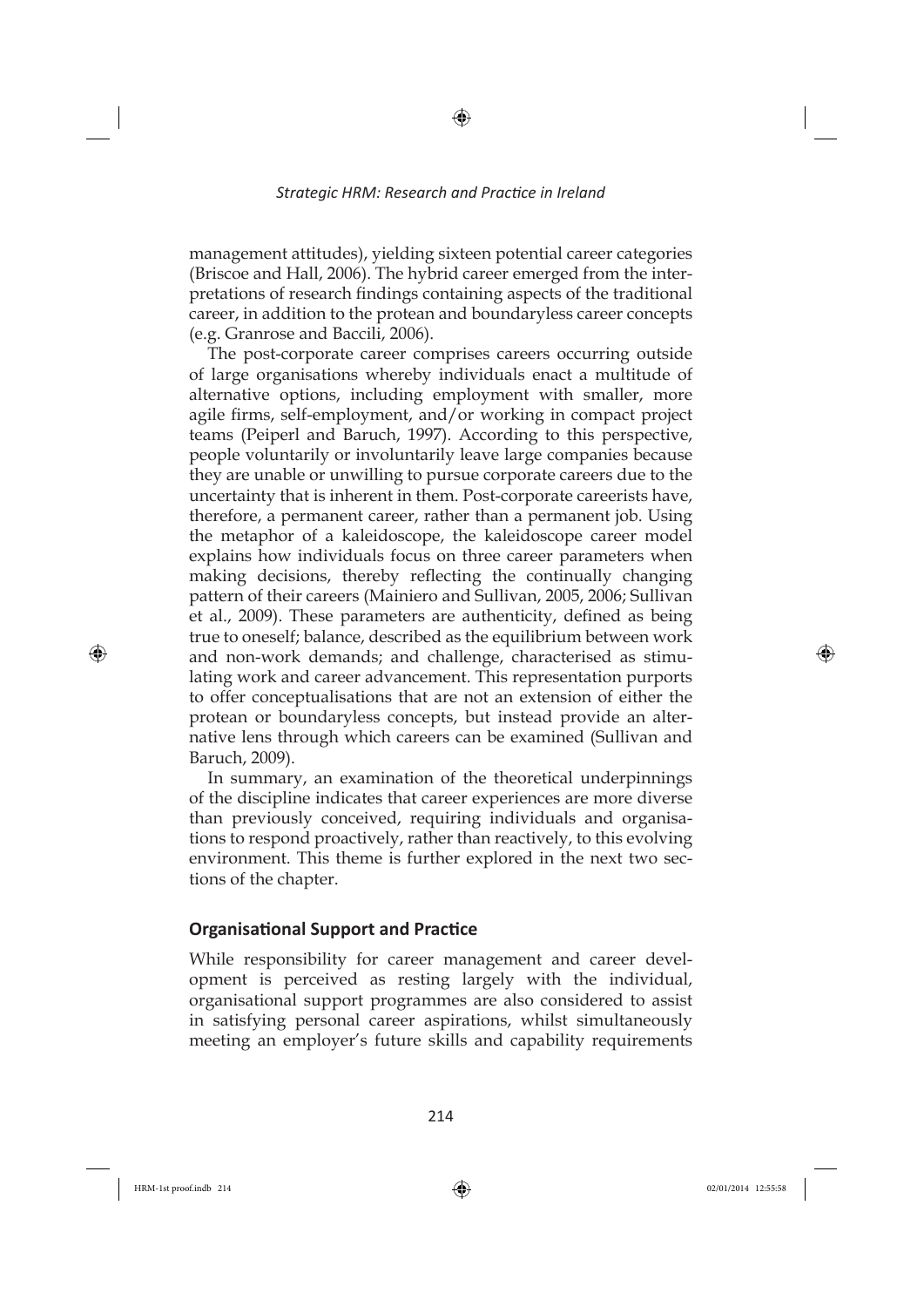(Cedefop, 2008). Managing change and meeting strategic objectives are viewed as the critical goals of organisational career management (Chartered Institute of Personnel and Development, 2011; King, 2004). Many organisations are therefore involved in examining how to design jobs that enable individuals to enhance their capacity to access career opportunities while simultaneously allowing the organisation to upskill the talent required to meet potential priorities and challenges. This entails finding solutions that are satisfactory for both parties so that an organisation's career management structure offers initiatives that reconcile organisational and individual perspectives, as illustrated in Figure 11.1.



*Source:* Adapted from King, Z. (2004), Career Management: A Guide, London: CIPD with the permission of the publisher, the Chartered Institute of Personnel and Development, London (www.cipd.co.uk).

The building of individual capacity in parallel with organisational capacity is embodied in the Southside Partnership Training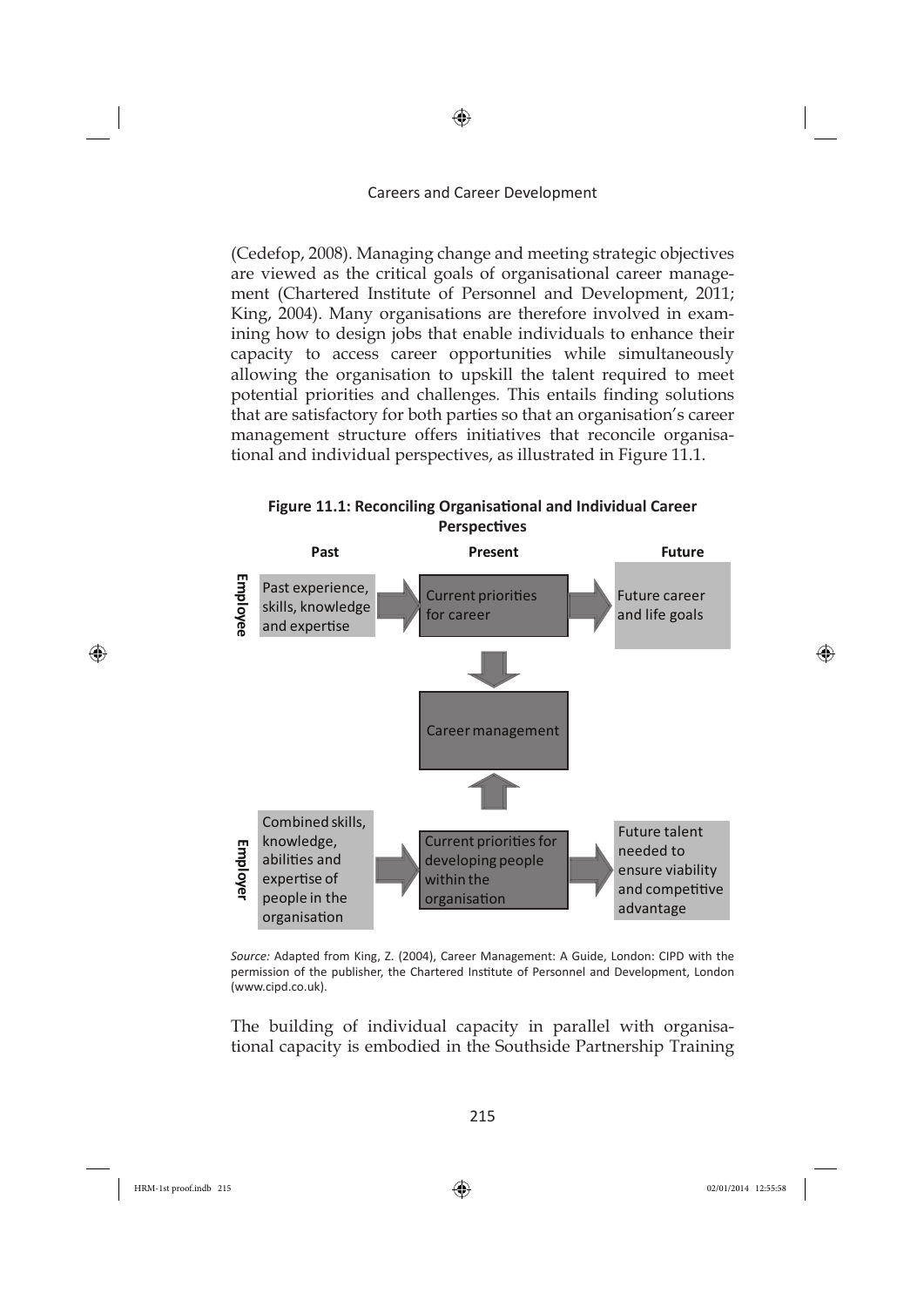Network (SPTN) (see Box 11.1). This inter-organisational learning network supports knowledge acquisition and career development in the not-for-profit sector.

#### **Box 11.1: A Useful Way of Developing Learning Networks**

The SPTN is an initiative of Southside Partnership DLR, an organisation that tackles socioeconomic disadvantage in the Dún Laoghaire–Rathdown area of Dublin. The SPTN develops individuals to contribute to the organisations within their communities by facilitating local groups to learn from each other through networking and collaboration. It works with community groups operating with restricted budgets to promote ongoing sustainability beyond the funding provided by national agencies. The network invests in individuals whose leadership will assist in delivering organisational change. Since its commencement in 2007, it has provided quality, affordable accredited and non-accredited programmes, organising 200 training courses for over 3,000 people. Annual evaluations from the network's participants (trainees and managers) indicate that at least:

- 93 per cent believe that the training is applicable to their work and careers.
- 84 per cent state that the courses have advanced their knowledge.
- 83 per cent maintain that the programmes have positively changed their attitudes.
- 79 per cent contend that the developmental initiatives have increased their skill sets.

By investing in the expertise of practitioners through the provision of peer support, mentoring and the sharing of resources, the SPTN equips individuals with the competencies to progress their careers. This, consequently, enhances the capability of community groups to manage change within a resource-constrained environment, underlining the symbiotic relationship between organisational and individual career management. *Source:* http://www.southsidepartnership.ie/.

A useful way of understanding the balancing of organisational and individual positions is within a framework that depicts the stages through which careers typically evolve. These stages include entry, early career, mid-career, later career and end career (Greenhaus et al., 2009). This life cycle commences with induction to the organisation where the new recruit begins the process of socialisation into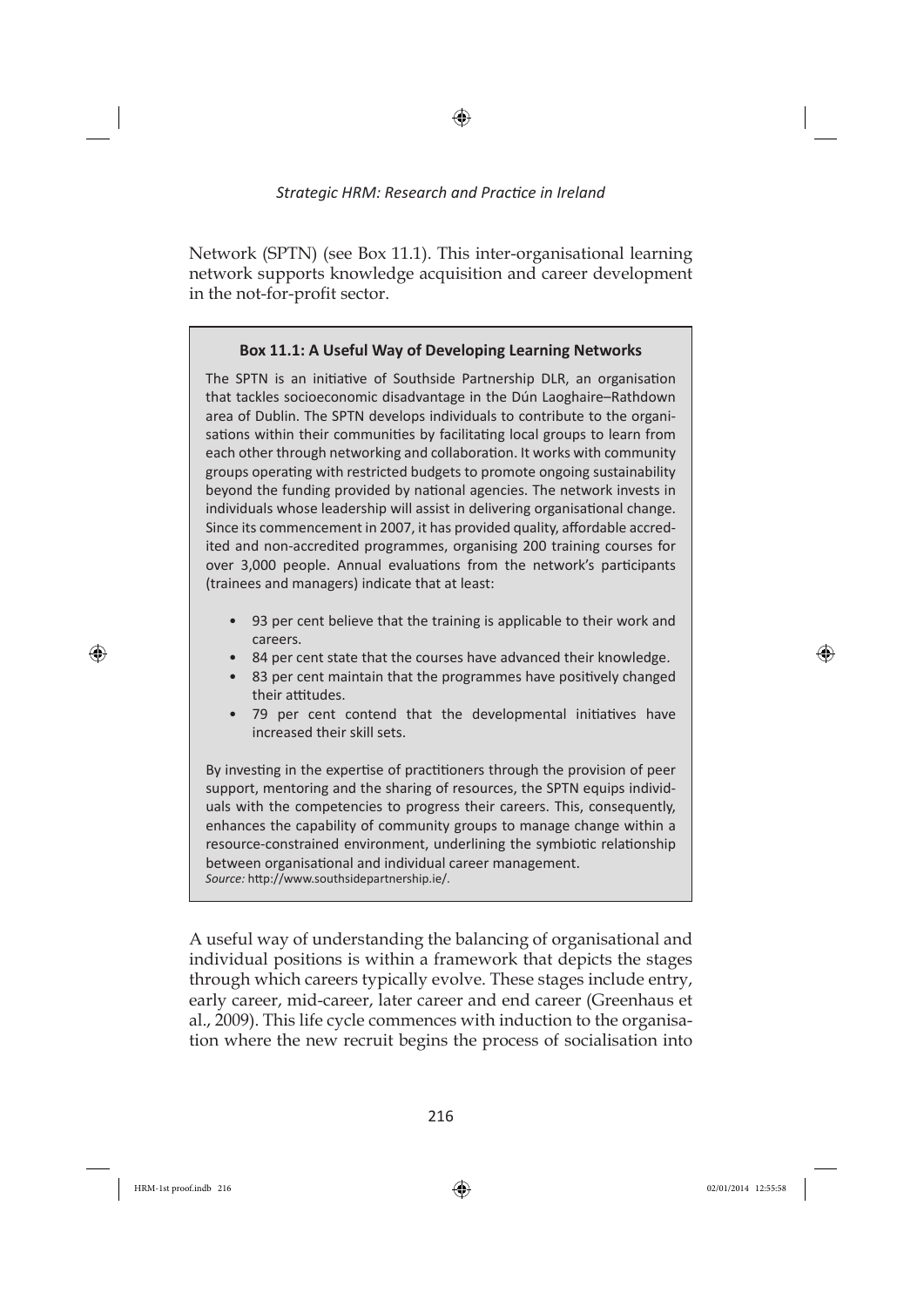the norms of the company, assisted by directed career planning. The next phase encompasses progress within defined areas of work relevant to the job holder, where skills and aptitudes are developed through experience, training, coaching and performance management. By mid-career, some staff will have promotional prospects open to them, while others may have reached a plateau. Notwithstanding the trajectory, during this phase there is evidence that all individuals benefit from participation in developmental schemes such as role enrichment, role enlargement and job rotation. The penultimate stage, later career, involves reassuring employees that they can still contribute by providing opportunities to undertake new challenges. At the final juncture, end career, the possibility of phasing disengagement might be considered, such as offering parttime roles for a specified duration before an employee ultimately leaves the organisation. This career life cycle, though, needs to be underpinned by appropriate human resource strategies, involving, *inter alia*, deciding on the degree to which the company develops talent internally or hires it externally, establishing defined career routes, formulating succession management plans, integrating professional development planning as a crucial element of a performance management process, and devising systems and processes to achieve the advancement and dissemination of learning and knowledge across the company (Greenhaus et al., 2009). The achievement of these aims will also require the detailing of specific activities in the organisation's career management and career development policies and procedures. Examples include lateral moves to create cross-functional experience, *ad hoc* assignments, internal and external secondments, formal mentoring, career counselling, career workshops and retirement preparation programmes (Cedefop, 2008; King, 2004). Employees will also need to be supported by individual career plans delineating the routes that they can take to advance within an organisation. This career progression is usually described in terms of what people are required to know and be able to do to perform a sequence of jobs at increasing levels of responsibility in pre-designated competency bands, thus situating career management and career development within a competency-based framework.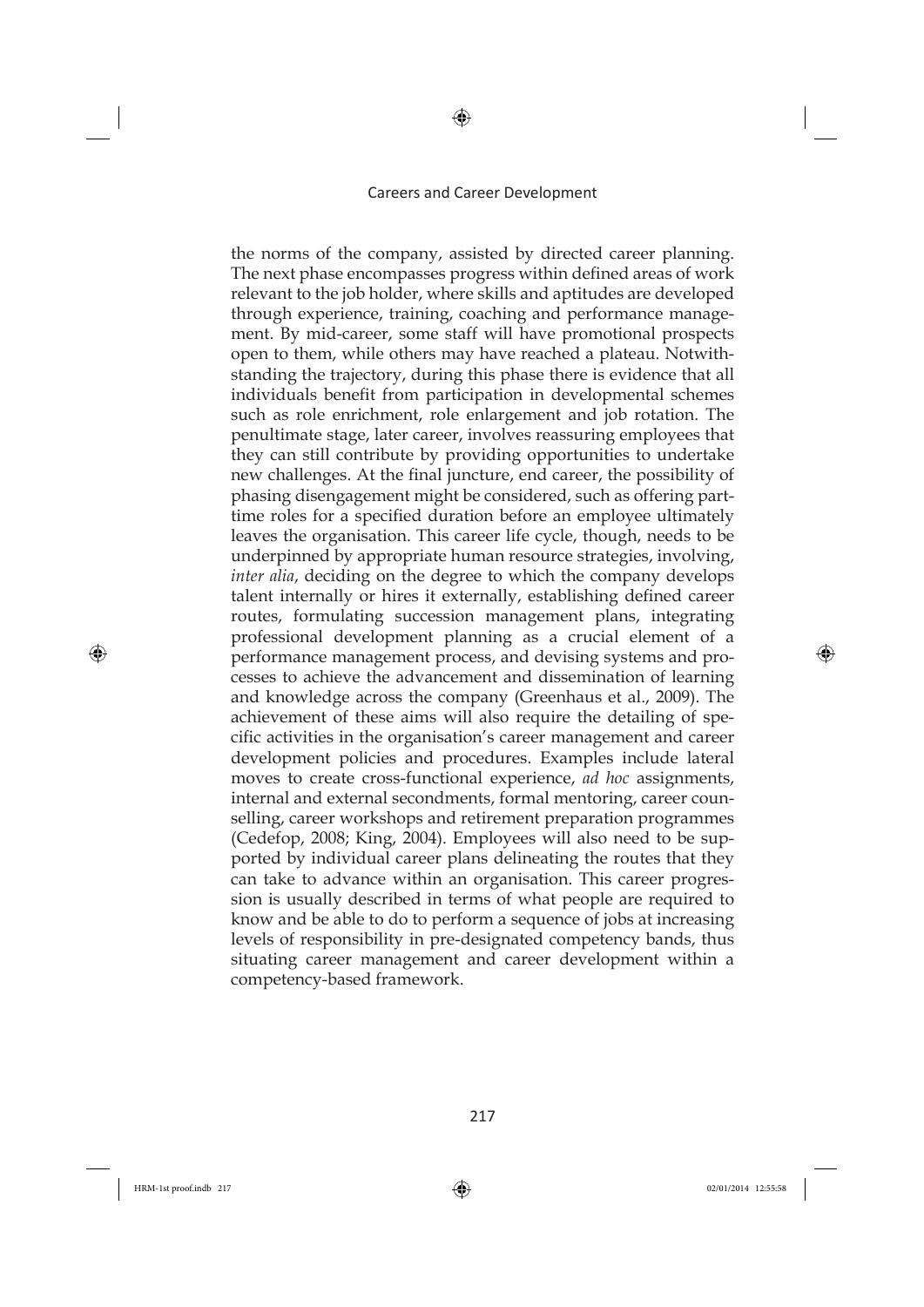#### **Empirical Evidence**

While textbooks suggest that career management and career development programmes should focus on sustained and long-term success (Armstrong, 2012; Greenhaus et al., 2009), research studies reveal mixed evidence on whether or not this actually takes place. A study by the coaching firm Fairplace  $(2012)$  of just over  $2,000$ employees indicates that almost two in five British workers (39 per cent) have never had a career conversation with their line manager, over a quarter (26 per cent) have no long-term career plan, and only one in ten (11 per cent) feel that they have the opportunity for long-term development within their current organisation. Research suggests that such perceptions can damage employee motivation and loyalty (Chartered Institute of Personnel and Development, 2012a), with one study of careers in the high-tech sector suggesting that formal and informal organisational policies are especially likely to adversely impact on women's managerial career aspirations (Cross and Linehan, 2008). A study by business consultants Insala (2012) found that the primary reason for career management and development programmes in the United Kingdom (UK) is to improve employee engagement (33 per cent), followed by succession planning (28 per cent) and employee retention (15 per cent). Factors such as the effective utilisation of human resources, retention of employees, the attraction of high-quality candidates, and the management of employee career expectations have been found to be key influencers in Ireland (Heraty and Collings, 2006). This contrasts with a survey of over 2,000 respondents by the Chartered Institute of Personnel and Development (2011), which found that the most common career supports revolve around enabling individuals to improve their performance and widen the scope of their existing role, closely followed by measures that emphasise either the short term or attend to the next promotion.

The current recessionary climate is impacting on workers' career expectations and on the availability of organisational career opportunities, with the main barrier to the continuance of career development programmes being the lack of resources (Chartered Institute of Personnel and Development, 2011). Expenditure on career management and career development is contingent upon the size of the company's training and development budget. Based on a study of almost 340 private sector firms employing 115,000 staff, the Irish Business and Employers' Confederation (IBEC) found that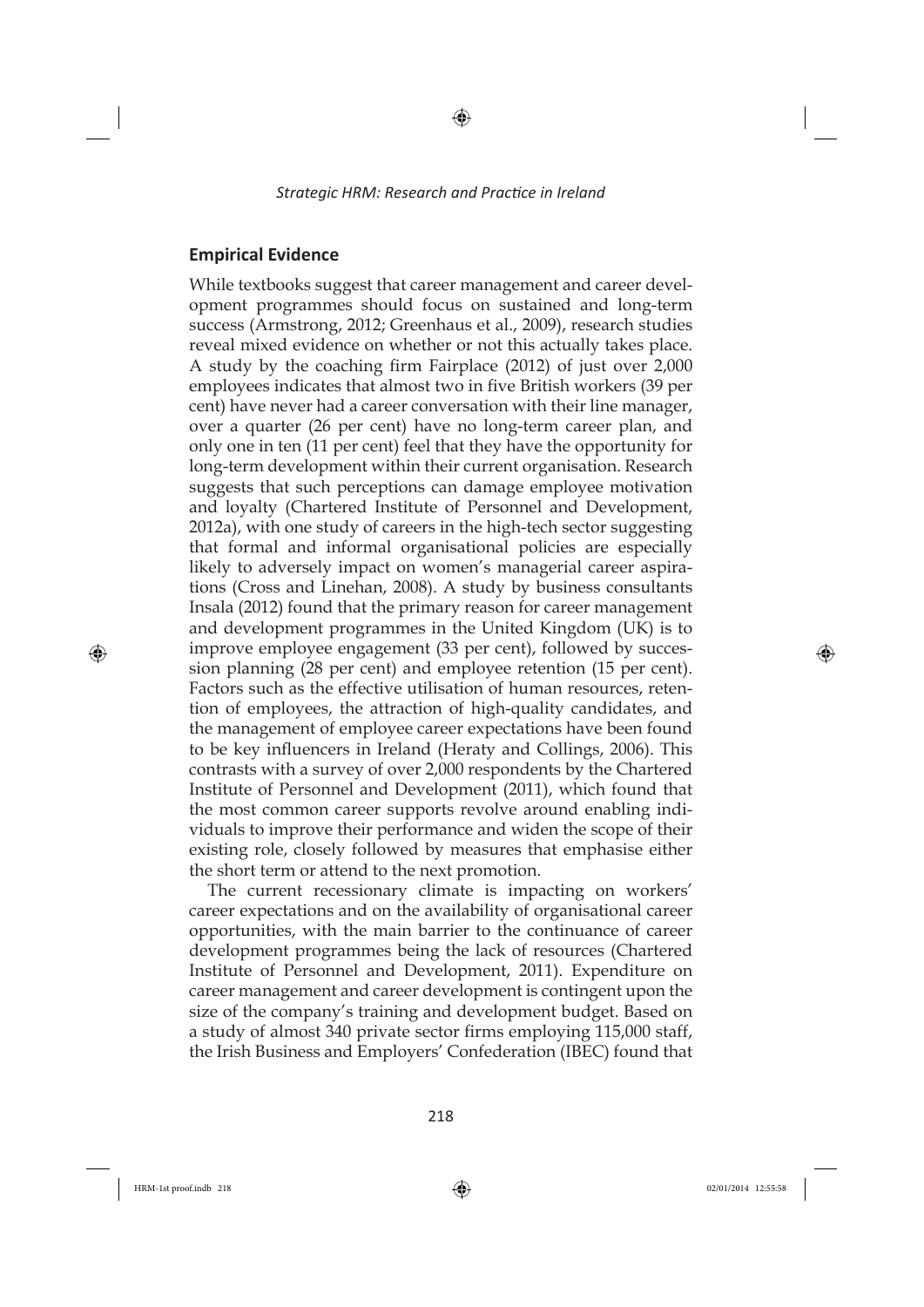the average percentage of payroll costs represented by training in 2010 was 2.6 per cent, but was 3.3 per cent in 2008 (McGann and Anderson, 2010). The public service has also experienced a decline in funding for training and development, with a previous commitment to devote 4 per cent of payroll to this activity now radically revised downwards (Department of Finance, 2003). The impact of these cutbacks is evident within private sector companies. In a survey of 444 managers responsible for human resource management (HRM) in Irish enterprises, more than half of the firms have decreased their training and development budget (Roche et al., 2011). Where allocations were cut and only partial training carried out, it often involved the re-training or cross-training of staff to assume new tasks, with four out of ten companies training staff for new roles within the business. The research by Roche et al. (2011) highlights the fact that the commitment of organisations to developing their employees' skills and competencies has predominantly remained undiminished during the recession, countering the view proffered by some commentators of the 'hollowing out' of skills during an economic downturn (Humphreys, 2013). This is reflected in a recent comparative analysis studying European labour markets post-recession, including Ireland (Couch, 2011).

Roche et al. (2011) provide case studies highlighting the varying career management and career development experiences of companies during a recession. For example, when the Dublin Airport Authority introduced a voluntary redundancy programme, a career development centre was organised to facilitate the out-placing of middle managers at the company. This supports evidence from the UK indicating that even in a period of downsizing and retrenchment half of the organisations making positions redundant (51 per cent) utilised career transition services, which was an increase from the 34 per cent of the previous year (Chartered Institute of Personnel and Development, 2012b). Despite the economic downturn in Ireland, Medtronic, a global medical technology company, actively develops internal career paths, and, consequently, about half of its vacancies are filled from in-house staff pools annually (Roche et al., 2011). The Archangel case study (Box 11.2) describes how a company can manage the internal career paths of knowledge workers in a flexible manner, whilst simultaneously taking account of the vagaries of the external environment.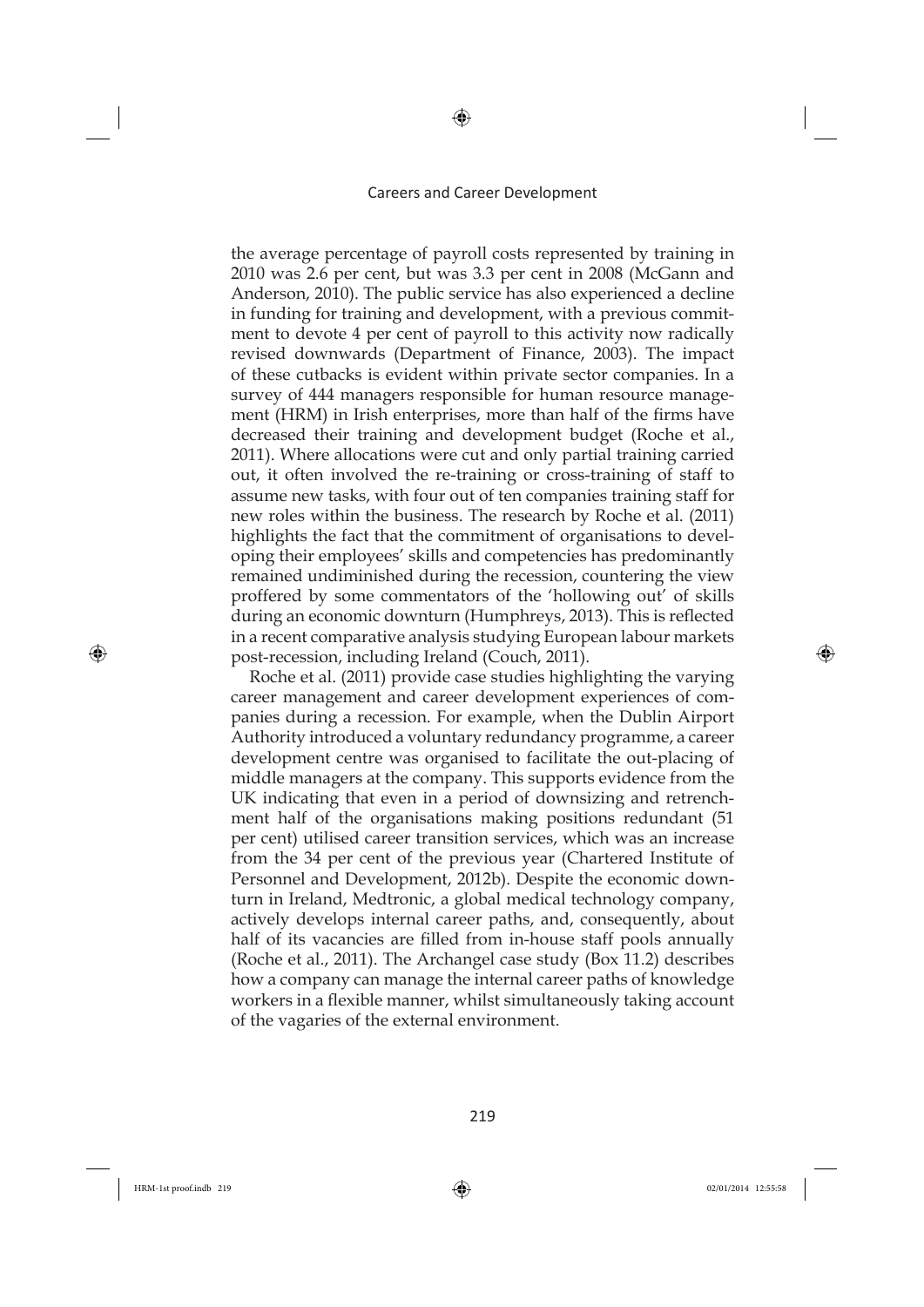#### **Box 11.2: Upskilling Knowledge Workers**

Set up in 1997, 'Archangel' is a professional consulting company offering archaeological services such as excavation for national road schemes, environmental and cultural heritage impact studies, and educational field schools. During the Celtic Tiger, the company employed a core team of 26 archaeologists on contracts of indefinite duration (permanent staff), supplemented by an average of 100 archaeologists on short-term contracts (temporary staff) for every project. These numbers reduced in the recession. The majority of employees (permanent and temporary) are knowledge workers, requiring particular archaeological qualifications, experience, competence and competencies. The company utilises a project management structure whereby a permanent staff member manages each archaeological project, leading a team employed on temporary, short-term contracts. These team members are recruited within a defined career structure, hired as project managers, site directors, supervisors, assistants (two grades) and general operatives. During an assignment, temporary workers receive ongoing site-specific training, with their performance reviewed and assessed against pre-determined competencies on a periodic and prearranged basis. Successful performance on a project assists the temporary employee in being retained for the next suitable venture, with upward progression on the career hierarchy a distinct possibility. Permanent and temporary archaeologists employed at site director grade and above require a licence to practise from the National Monuments Service. Archangel expects temporary staff to self-fund this certification, presenting valid, up-to-date accreditation for every project, but the company finances the certification process for permanent staff. This permit is specific to the employee with the staff member, not the organisation, holding the intellectual property rights, underlining the portable nature of a knowledge worker's portfolio of skills. Archangel also pays for relevant continuous professional development activities that advance the archaeologists' learning, as their expertise is used to promote the company's services, which, in turn, influences profitability, emphasising the overlap between organisational and individual perspectives in career management and career development (King, 2004).

In conclusion, the empirical evidence underlines the fluid nature of careers within the contemporary workplace. It points to the realities that individuals need to continually adapt, upskill and re-train while organisations have to plan for short-, medium- and long-term success by providing programmes that meet current and future resource requirements.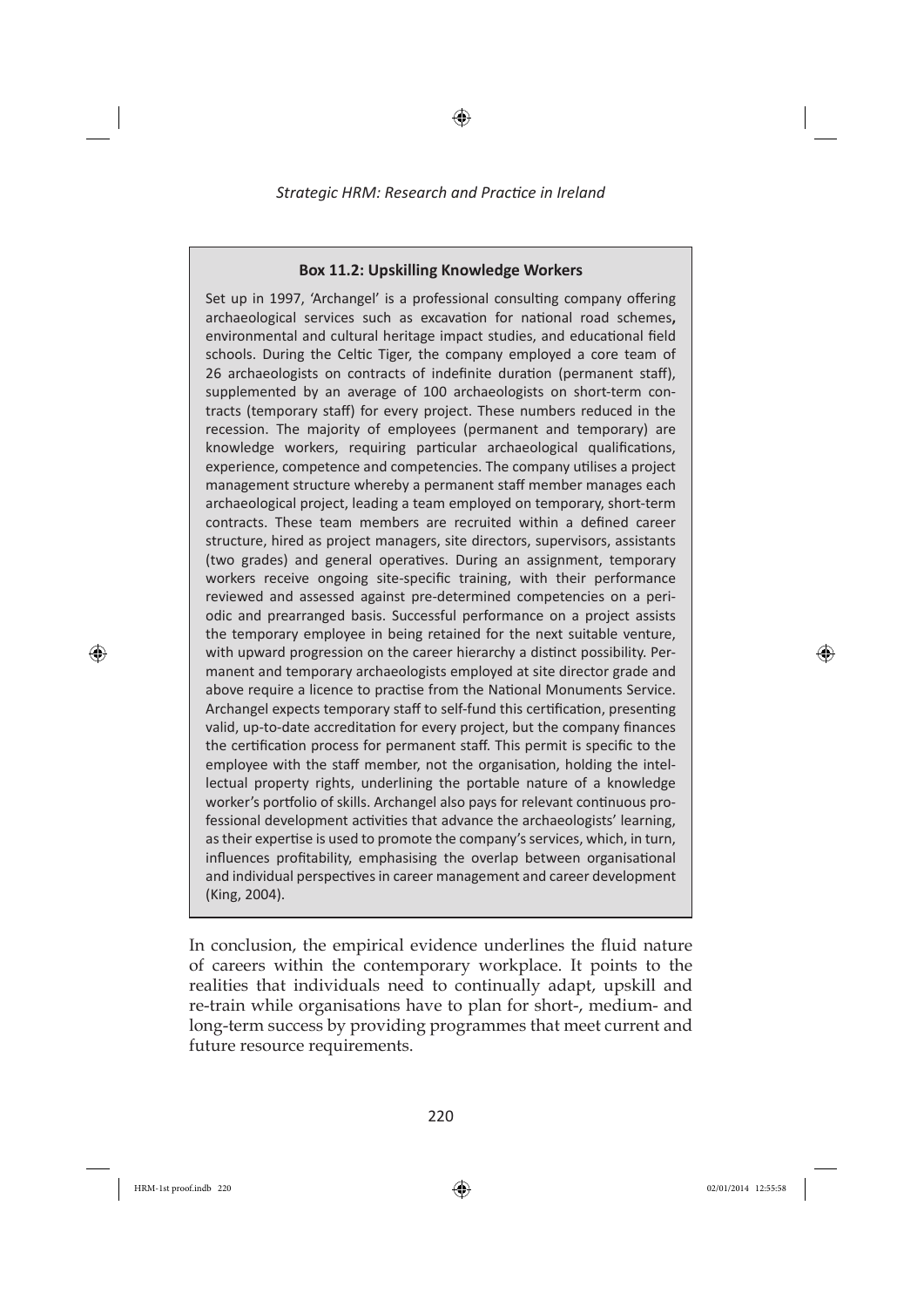## **Conclusions**

Providing effective career management and career development programmes is a critical challenge for twenty-first century human resource practitioners and business leaders. Such programmes have an important role in building sustainable organisations and for offering employees a meaningful focus for their future. Organisations and employees, however, bring varying perspectives to the situation and one of the challenges in the career management process is how such differences might be recognised and resolved. A partnership approach (Cedefop, 2008; Chartered Institute of Personnel and Development, 2011; King, 2004) offers one possibility as this entails employers supporting employees to develop the skills they need tomorrow, but within a context that appreciates that individuals are different and will have diverse expectations and requirements from a career. The value of this collaborative approach is that it reflects the current and future capabilities required by the organisation to fulfil its strategy and meets its objectives, as well as satisfying the needs of individuals to build the competence and competencies to feel engaged with, and valued by, their organisation.

Reconciling organisational and individual needs necessitates integrating career management and career development within the broader business strategy. Short-term horizons and an emphasis on financial results mean that the requirement for effective career management and career development with its more intangible, enduring outcomes is often overlooked. Senior managers and human resource professionals require evidence to substantiate the benefits of focusing on long-term ongoing career management and career development measures, rather than transitory programmes, and this need provides several opportunities for researchers. For example, by using quantitative and qualitative longitudinal studies, career scholars could research the impact on organisational performance of embedding extended timelines into the performance, reward and development systems of companies. Such an approach would facilitate our understanding of how altering key human resource systems over time, like performance appraisal, contingent pay structures and learning initiatives, influence organisational career management and career development, and ultimately organisational performance. This could be conducted in tandem with exploring the effect of such measures on the individual career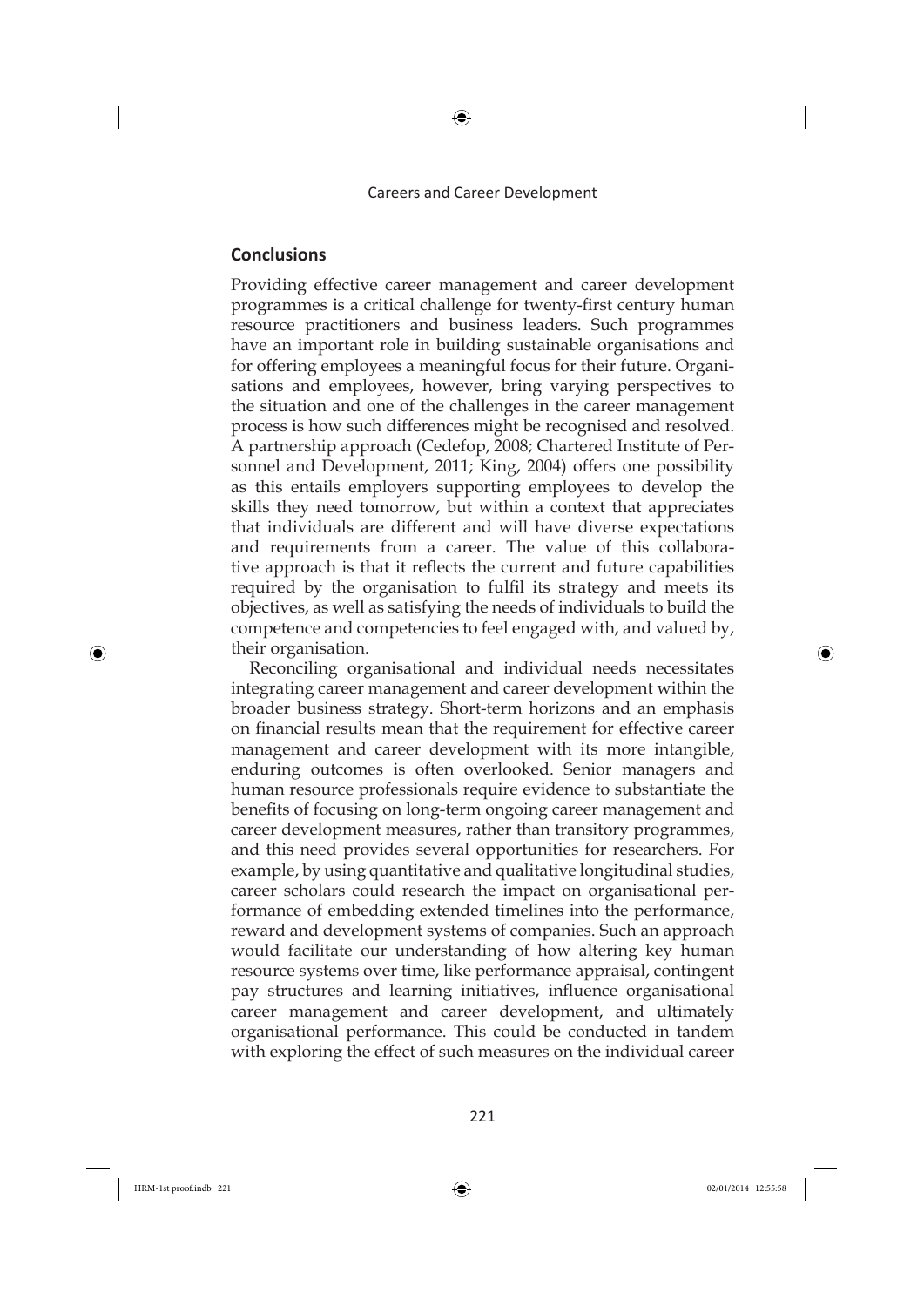actor, providing both 'hard' and 'soft' data to support the organisation's business and human resource strategies.

Meeting the challenge of balancing the organisational and individual positions in career management and career development initiatives will become even more important as working patterns continue to evolve in our globalised world. To reflect contemporary conceptualisations of careers within the globalised labour market, research might usefully be conducted with underrepresented groups and within a variety of work experiences (Arnold and Cohen, 2008; Mulhall, 2011; Sullivan and Baruch, 2009). The incorporation into research agendas of a wider range of employment settings could augment our understanding of modern careers by mirroring the diversity of arrangements that individuals enact. For example, exploring the careers of part-time and temporary workers, those involved in double employment, and individuals who combine paid employment with self-employment. This would facilitate a more complete consideration of a person's career, incorporating the totality of the unfolding sequence of his/her work experiences over time.

#### **References**

- Armstrong, M. (2012), *Handbook of Human Resource Management Practice*, twelfth edition, London: Kogan Page.
- Arnold, J. and Cohen, L. (2008), 'The Psychology of Careers in Industrial and Organizational Settings: A Critical but Appreciative Analysis', *International Review of Industrial and Organisational Psychology*, 23: 1–44.
- Arthur, M.B., Hall, D.T. and Lawrence, B.S. (1989), 'Generating New Directions in Career Theory: The Case for a Transdisciplinary Approach', in M.B. Arthur, D.T. Hall and B.S. Lawrence (eds), *Handbook of Career Theory*, Cambridge: Cambridge University Press, 7–25.
- Arthur, M.B., Inkson, K. and Pringle, J. (1999), *The New Careers: Individual Action and Economic Change*, London: Sage.
- Arthur, M.B., Khapova, S. and Wilderom, C. (2005), 'Career Success in a Boundaryless Career World', *Journal of Organizational Behavior*, 26(2): 177–202.
- Arthur, M.B. and Rousseau, D. (1996), 'Introduction: The Boundaryless Career as a New Employment Principle', in M.B. Arthur and D.M. Rousseau (eds), *The Boundaryless Career: A New Employment Principle for a New Organizational Era*, Oxford: Oxford University Press, 3–20.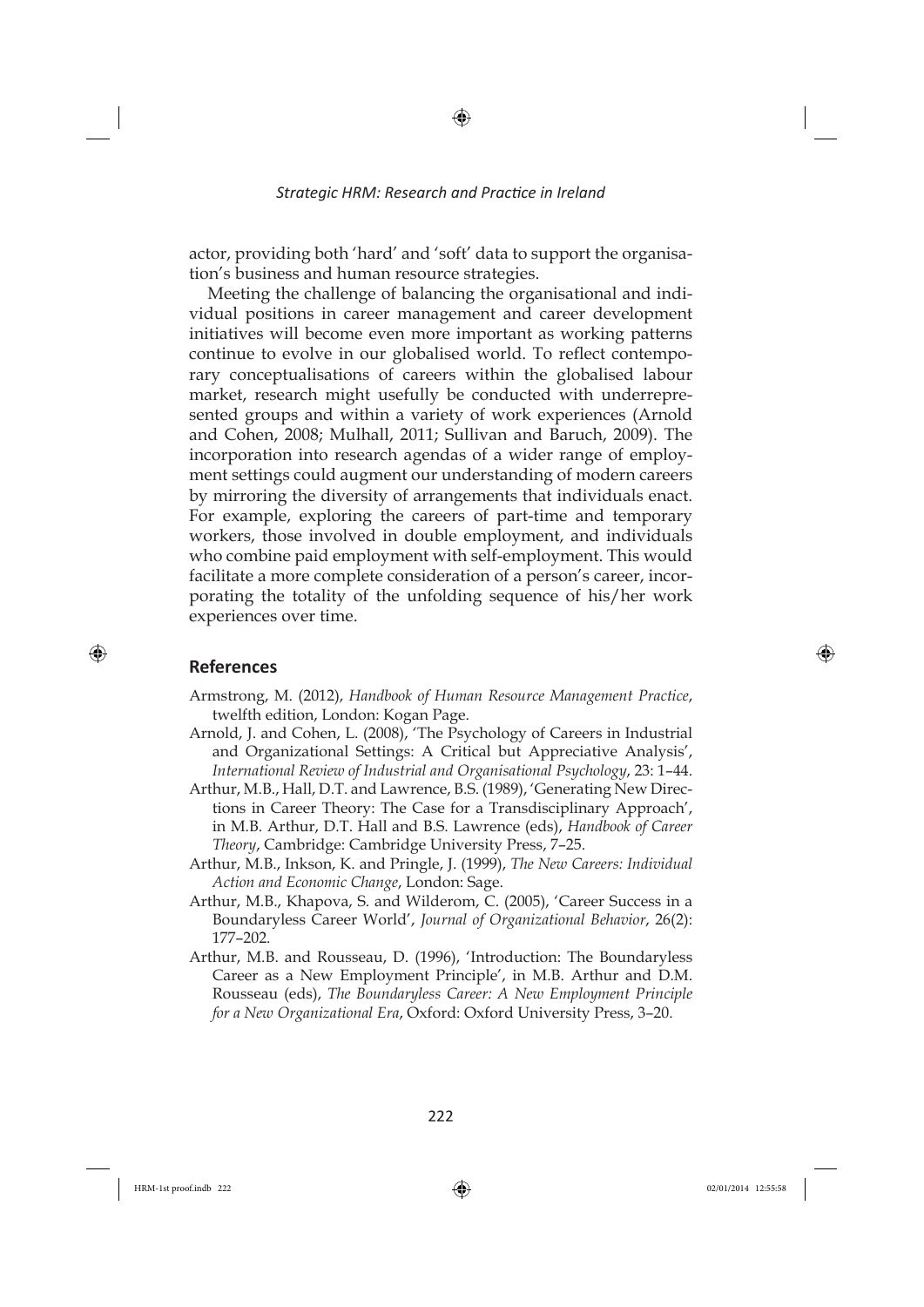- Briscoe, J.P. and Hall, D.T. (2006), 'The Interplay of Boundaryless and Protean Careers: Combinations and Implications', *Journal of Vocational Behavior*, 69(2): 4–18.
- Cedefop (2008), *Career Development at Work: A Review of Career Guidance to Support People in Employment*, European Centre for the Development of Vocational Training, Luxembourg: Office for Official Publications of the European Communities, 151: 1–135, available from: <http:// www.cedefop.europa.eu/en/Files/5183\_EN.PDF>.
- Chartered Institute of Personnel and Development (2011), 'Managing Careers for Organisational Capability', Research report, November, London: CIPD, 1–31.
- Chartered Institute of Personnel and Development (2012a), 'Emotional or Transactional Engagement – Does It Matter?', *Research Insight*, May, London: CIPD, 1–33.
- Chartered Institute of Personnel and Development (2012b), *Resourcing and Talent Planning 2012: Annual Survey Report*, London: CIPD.
- Couch, K.A. (2011), 'The Post-Recession Employment Situation: A Comparative Perspective', *Journal of Policy Analysis and Management*, 31(1): 153–195.
- Cross, C. and Linehan, M. (2008), 'Organisational Barriers and the Female Managerial Career: Some Empirical Evidence from Ireland', *Journal of Workplace Rights*, 13(3): 245–258.
- DeFillippi, R. and Arthur, M. (1994), 'The Boundaryless Career: A Competency-Based Prospective', *Journal of Organizational Behavior*, 15(3): 307–324.
- Department of Education and Skills (2011), *National Strategy for Higher Education to 2030: Report of the Strategy Group*, Dublin: The Stationery Office.
- Department of Enterprise, Trade and Employment (2009), *Entrepreneur*ship Education in Ireland, Dublin: The Stationery Office.
- Department of Finance (2003), *Framework for Civil Service Training and*  Development 2004–2008, Dublin: The Stationery Office.
- Dries, N., Pepermans, R. and Carlier, O. (2008), 'Career Success: Constructing a Multidimensional Model', *Journal of Vocational Behavior*, 73(2): 254–267.
- European Commission (2010), *Europe 2020: A Strategy for Smart, Sustainable and Inclusive Growth*, Brussels: European Commission.
- Fairplace (2012), 'Lack of Career Conversations Causing Workplace Disengagement', *Fairplace News and Events*, 6 November, available from: <http://www.fairplace.com/news/8/71/Lack-of-career-conversations-causing-workplace-disengagement.php>.
- Forsyth, P. (2002), *Career Management*, Oxford: Capstone Publishing.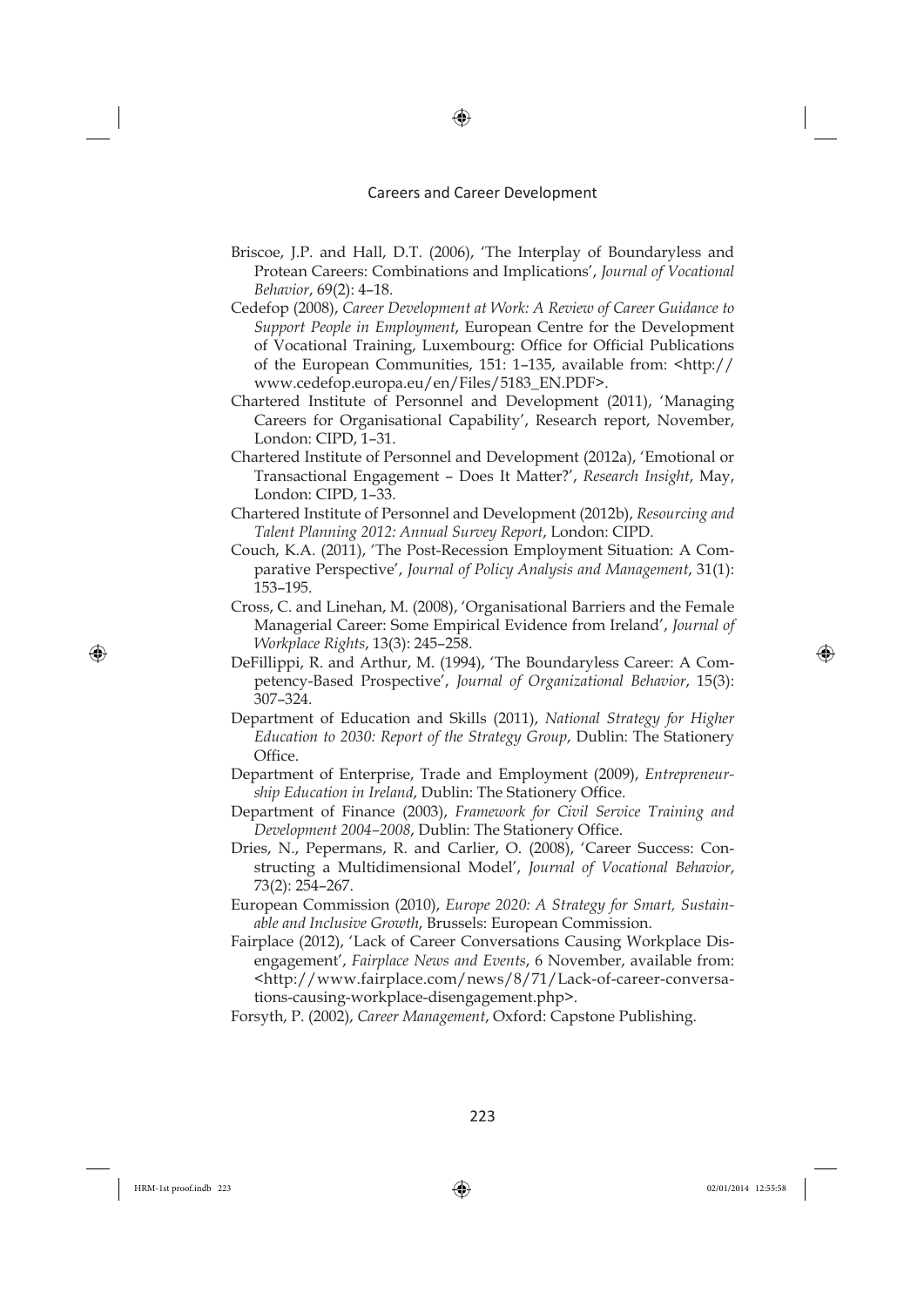- Granrose, C.S. and Baccili, P.A. (2006), 'Do Psychological Contracts Include Boundaryless or Protean Careers?', *Career Development International*, 11(3): 163–182.
- Greenhaus, J.H., Callanan, V.M. and Godshalk, V.M. (2009), *Career Management*, fourth edition, Thousand Oaks, CA: Sage.
- Hall, D.T. (1976), *Careers in Organizations*, Glenview, IL: Scott Foresman.
- Hall, D.T. (1996), 'Long Live the Career' in D.T. Hall (ed.), *The Career Is Dead – Long Live the Career*, San Francisco, CA: Jossey-Bass, 1–12.
- Hall, D.T. (2002), *Careers In and Out of Organizations*, Thousand Oaks, CA: Sage.
- Heraty, N. and Collings, D.G. (2006), 'International Briefing 16: Training and Development in the Republic of Ireland', *International Journal of Training and Development*, 10(2): 164–174.
- Herr, E.L. (2008), 'Social Contexts for Career Guidance Throughout the World' in J.A. Athanasou and R.V. Esbroeck (eds), *International Handbook of Career Guidance*, New York, NY: Springer, 45–68.
- Hughes, E.C. (1937), 'Institutional Office and the Person', *American Journal of Sociology*, 43(3): 404–413.
- Hughes, E.C. (1958), *Men and Their Work*, Glencoe, IL: Free Press.
- Humphreys, J. (2013), 'The Way We Work Now', *Irish Times*, 12 January, 6.
- Insala (2012), *Career Development Survey Report*, London: Insala, available from: <http://www.insala.com/website/whitepapers/09-17-2012-career-development-survey-report-2012.pdf>.
- King, Z. (2004), *Career Management: A Guide*, London: CIPD.
- Mainiero, L.A. and Sullivan, S.E (2005), 'Kaleidoscope Careers: An Alternative Explanation for the "Opt-Out Generation"', *Academy of Management Executive*, 19(1): 106–123.
- Mainiero, L.A. and Sullivan, S.E. (2006), *The Opt-Out Revolt: How People Are Creating Kaleidoscope Careers Outside of Companies*, New York, NY: Davies-Black.
- McGann, K. and Anderson, G. (2010), *IBEC Education and Skills Survey*, Dublin: IBEC.
- Mulhall, S. (2011), 'CSI: Career Success Investigation', *Irish Journal of Management*, 30(2): 67–93.
- Parsons, F. (1909), *Choosing a Vocation*, Boston, MA: Houghton Mifflin.
- Peiperl, M. and Baruch, Y. (1997), 'Back to Square Zero: The Post-Corporate Career', *Organizational Dynamics*, 25(4): 6–22.
- Roche, W.K., Teague, P., Coughlan, A. and Fahy, M. (2011), *Human Resources in the Recession: Managing and Representing People at Work in Ireland*, Dublin: Labour Relations Commission.
- Sullivan, S. and Arthur, M.B. (2006), 'The Evolution of the Boundaryless Career Concept: Examining Physical and Psychological Mobility', *Journal of Vocational Behavior*, 69(1): 19–29.